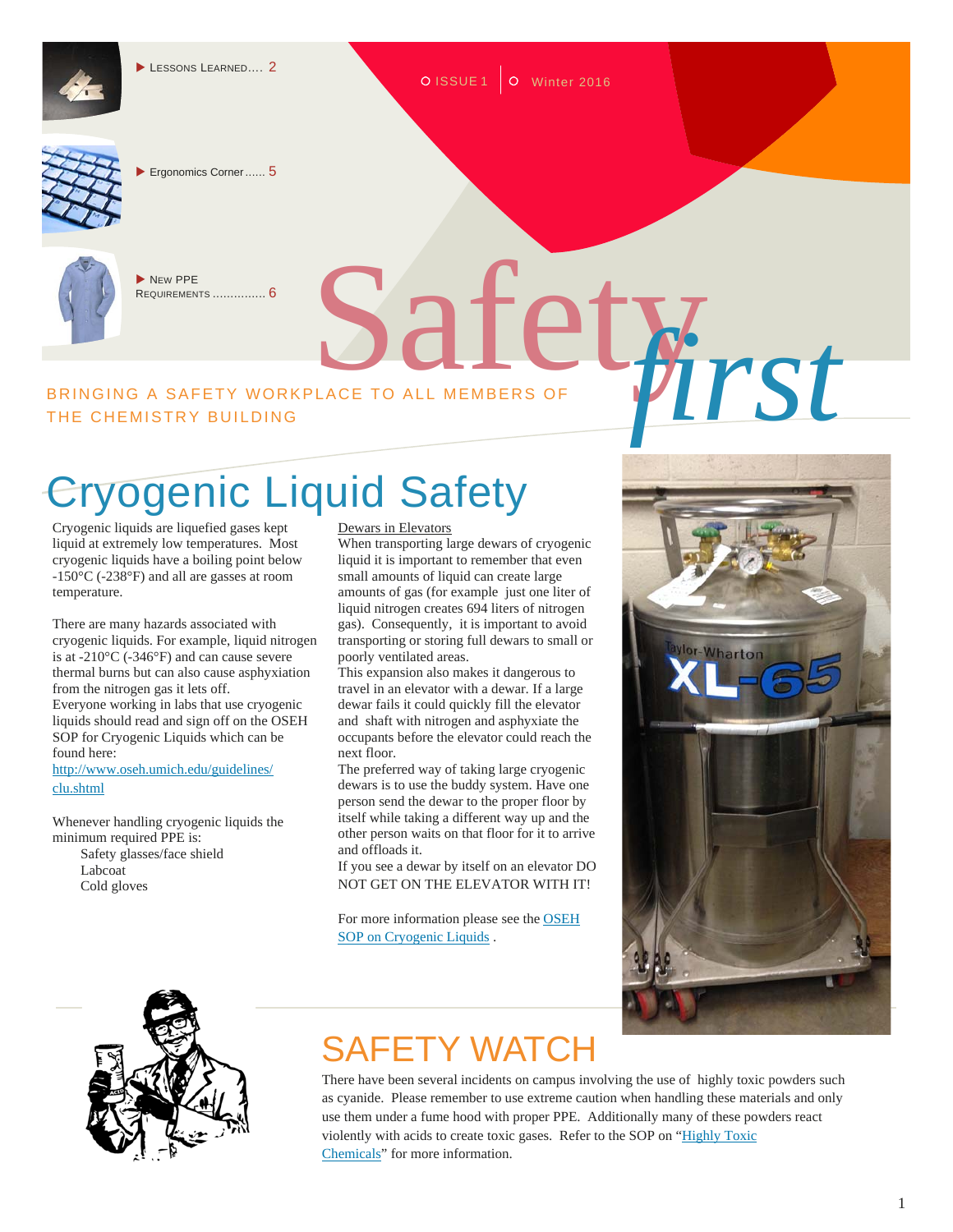# Lessons Learned

### **Razor Blade Incident**

A graduate student was using a razor blade to cut a piece of tubing when the razor slipped off of the tubing and cut the tip of their finger. In this case the cut caused the student to need four stitches.

For labs that cut tubing on a regular basis it is recommended to get a tool designed specifically to cut tubing. If you must cut tubing using a razor blade **always cut away from yourself!** 

Examples of tubing cutters can be found from both VWR and Fisher and can cut a variety of tubing sizes and materials.





Bel-Art™ SP Scienceware™ Plastic Tubing Cutter Fisher Catalog #22-088245

**Syringe Incident** 

go into their nostril.



Spectra/Chrom™ Tubing **Cutter** Fisher Catalog #11-187-15





A graduate student instructor for a Chemistry 216 class was using a 1 mL syringe to measure out acid for student's experiments. Later in the class it was noticed

that the syringe had been taken by one of the undergraduate students to use to measure acetic anhydride. The GSI took back the syringe without realizing it still contained ~0.4 mL of acetic anhydride. Several minutes later the GSI accidently pressed the plunger on the syringe causing the acetic anhydride to

A safer alternative for labs that regularly use syringes for measurement is pipetters such as those shown to the right. These alternatives are safer, relatively cheap, just as accurate as the syringes.

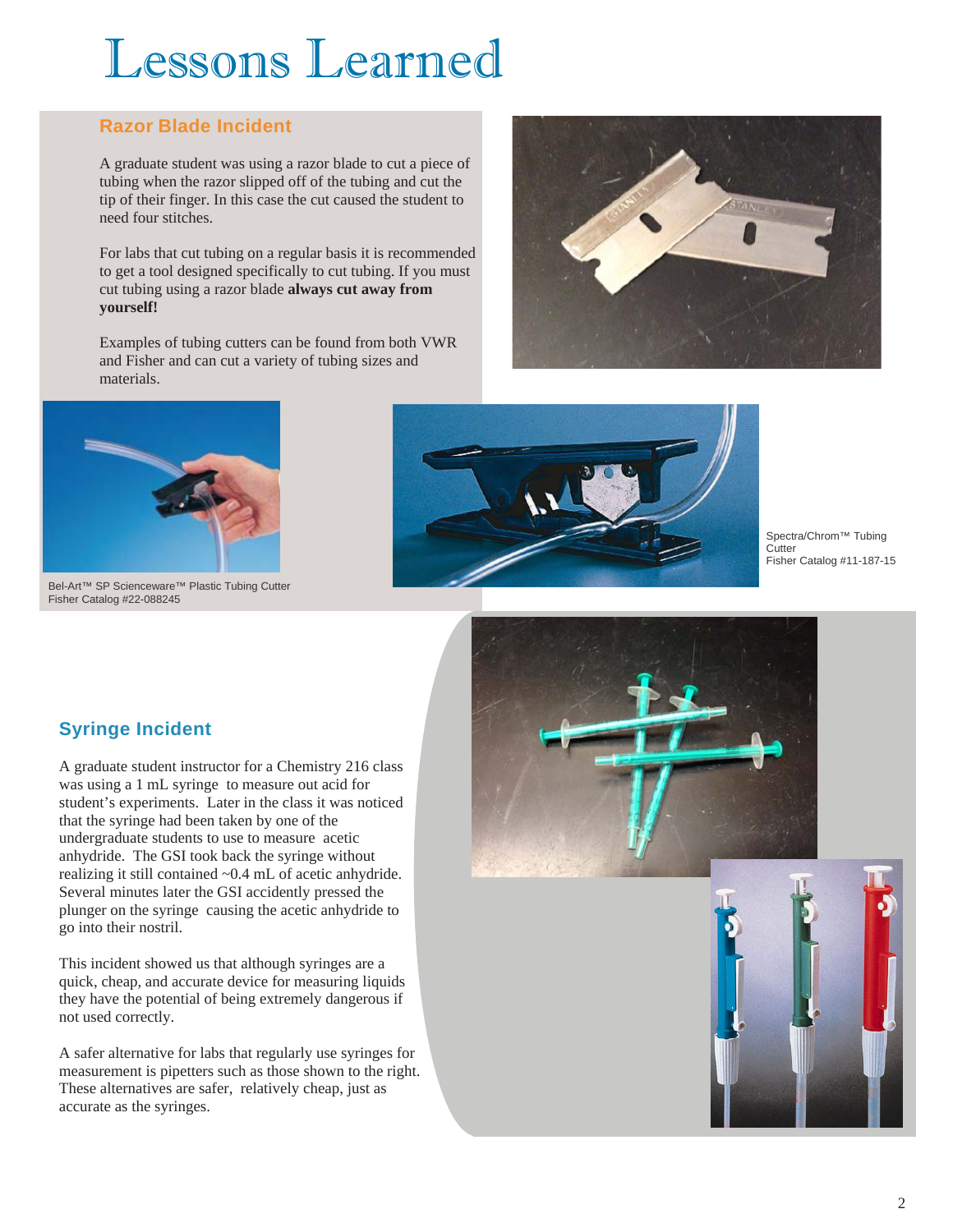# Explosive Results

**Explosions are a thankfully rare occurrence in laboratories but with some types of research they are an all too real possibility. Recently, there have been several explosions on campus including one in the Chemistry building. Although incidents like these are something we never want to see in the lab when they do occur, we can learn from what went right and wrong to help prevent them from happening again in the future.** 







#### **Hydrogen Peroxide Explosion**

A Postdoc was working with a 4 mL sample vial containing  $\sim$  80% hydrogen peroxide as well as a metal organic framework consisting of copper metal ions and DNBT (5,5'-Dinitro-2H,2H'-3,3'-bi-1,2,4triazole ) linkers. This was the first time this combination had been created so the how it would react was still unknown.

After mixing the materials a pressure buildup in the vial was noticed and unscrewing the lid was attempted to relieve the pressure. Unfortunately it was too late and the pressure building from the decomposed hydrogen peroxide caused the vial to explode while the postdoc was holding it.

The lab was extremely prompt in contacting 911 as well as having direct pressure placed on the cuts to minimize the bleeding. The student was thankfully okay but suffered severe cuts on the hand including one that required stitches. The explosion was caused by a pressure buildup from the hydrogen peroxide rapidly decomposing in a vial while being capped.

This incident shows how important it is to do as much research into the possible interactions of the chemicals you are using. In many cases in research there is only limited information about the reaction being done. In these cases, the utmost precautions should be taken to help prevent unknown reactions from occurring.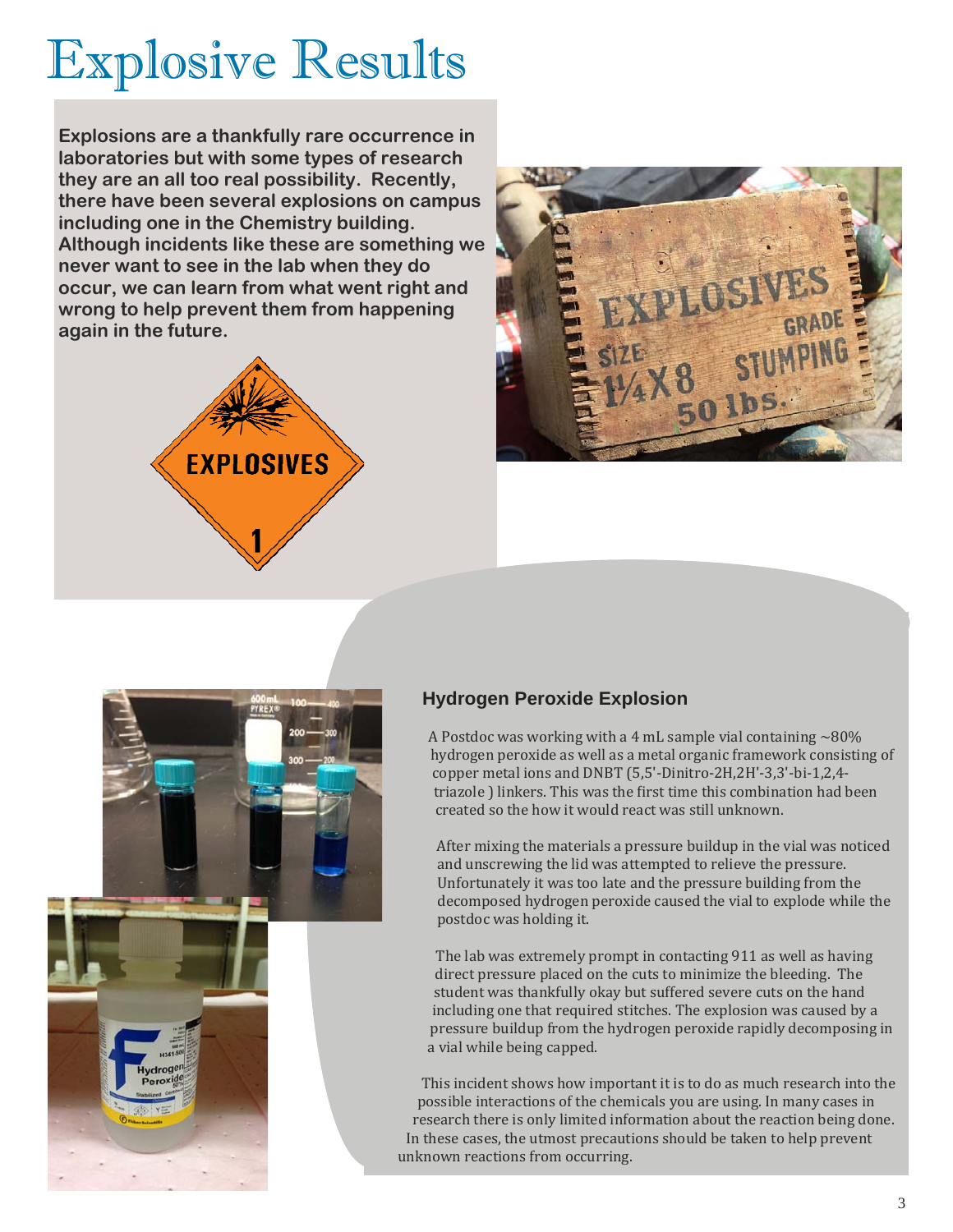### **LSI Explosion**

An explosion occurred in the Life Science Institute building overnight on a weekday. The explosion occurred 5-10 minutes after a graduate student left the room to go back to their office. The explosion was powerful enough to blow open cabinet doors and even pop out ceiling tiles in the nearby highway. The student heard the noise and reentered the room to find fire spreading across the floor as well as fire inside of the cabinets under the hoods and on some cardboard boxes on the floor. The student retrieved the closest fire extinguisher, a Class-D extinguisher, and attempted to put out the fire while another person in the lab called 911. The fire extinguisher was not appropriate to put out the fire so an ABC Multi-Purpose dry chemical fire extinguisher was retrieved from the corridor and used it to extinguish the remaining flames.

A broken 4-liter glass bottle labeled "hexane" was found on the floor near where the incident occurred with the cap still attached. A drying oven was located under the counter and was on at the time of the explosion. The incident is still under investigation but the likeliest cause was that the bottle of hexane had been placed too close to the edge of the counter causing it to fall and break after the student left the room. Some of that hexane then ran into the hot oven causing the explosion.

There are several things we can take away from this incident even without yet knowing the exact cause.

The most important thing we can learn from this incident is how important it is to put items away in their proper place after using them. If the hexane bottle had been placed in a flammable liquids cabinet or even placed securely on the counter away from the edge this incident would not have taken place.

Additionally at the time of the incident the counters were extremely cluttered so there was no safe place to put the bottle. Untidiness is an issue even here in Chemistry. We should always make attempts to clean and put away as many items and chemicals as we can whenever we stop using them and make sure everything is clean and organized before leaving for the day.

The next thing that we can learn from is the use of a fire extinguisher. Please remember that no one is ever expected to use a fire extinguisher to put out a fire. If you are not comfortable doing it just go and get help instead of trying to put it out yourself. Additionally, only try to put out a fire if you have been properly trained in the use of a fire extinguisher. We have a training session on this every fall for graduate students and postdocs.

It's easy to forget that different fire extinguishers are designed to put out certain types of fire. The Class-D fire extinguisher used in this fire is designed to put out pyrophoric materials such as sodium and magnesium fires and works by encapsulating the material on fire so this was not the correct one to use with a solvent fire. The ABC extinguisher used later in the fire was far more effective. In the Chemistry Building we mainly have Class BC extinguishers that can be used to put out most fires that occur in a lab and since they are filled with carbon dioxide they have the added bonus of not

causing a large powdery mess to clean up after the fire. PLEASE REMEMBER TO CONTACT DPSS AND TRACY STEVENSON ANYTIME A FIRE EXTINGUISHER IS USED.

### **Aniline Citation**

Recently our waste vendor was cited for anilines showing up waste streams that were not labeled as having them. If you are working with anilines please make sure that material is listed on the waste label.







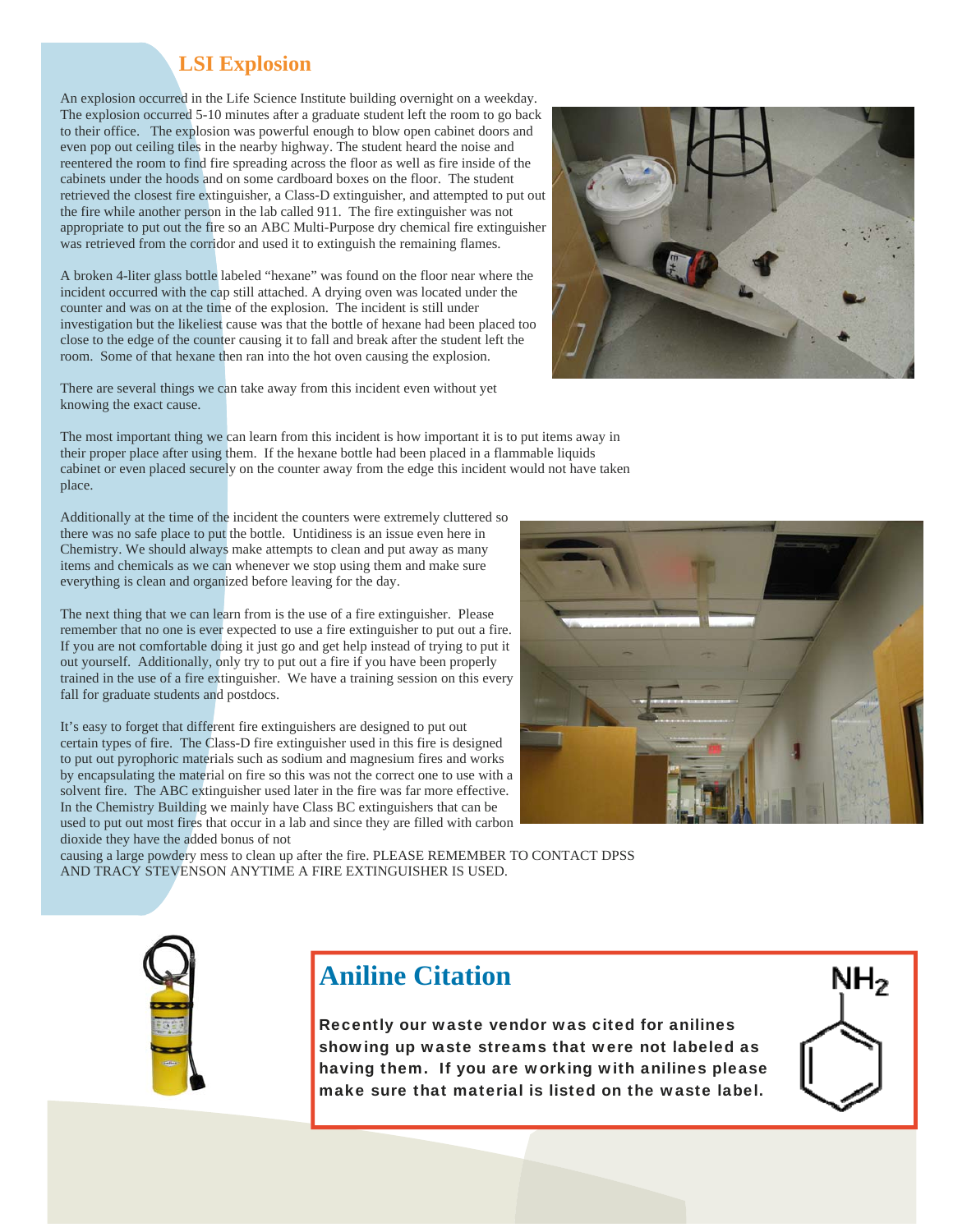### **TEN TIPS FOR COMPUTER USERS**



**MOST IMPORTANT!** Stretch or walk at least once per hour and keep moving throughout the day.

### **Waste Reminders**

- $\Diamond$  Pails are for solid waste and debris only, NOT liquids.
- $\Diamond$  Vials should always be emptied into a liquid waste bottle before disposing of them in a pail.
- Labels on all waste containers should list all hazardous constituents, no generic items like "acids" or "halogenated solvents"
- Hazardous waste containers should never be used for storage of nonhazardous items or materials